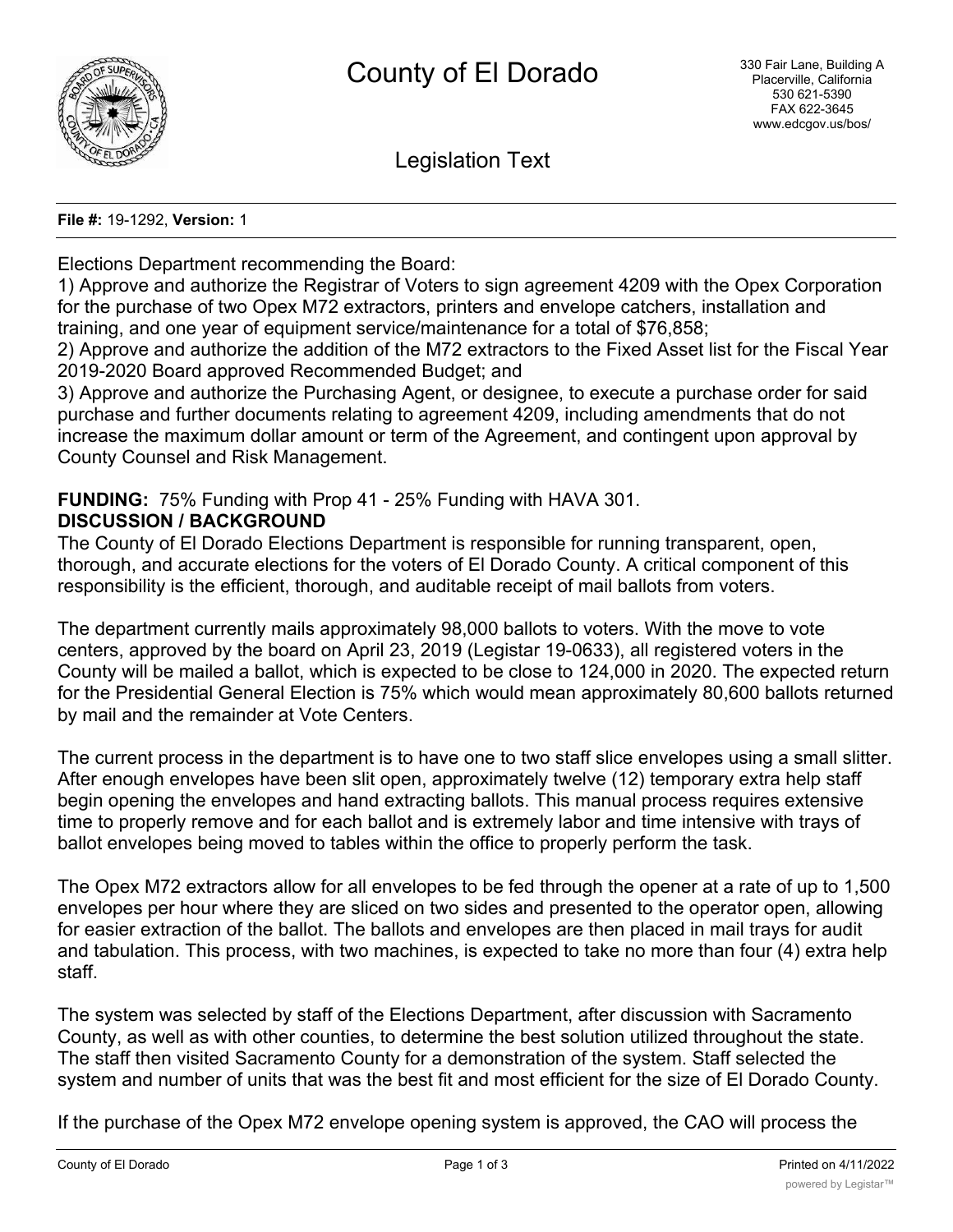attached budget transfer (attachment C) to move \$68,590 from Services and Supplies to Fixed Assets in the FY 2019-20 approved Recommended Budget for the Elections Department, and a purchase order will be executed by the Purchasing Agent for this purchase.

This purchase includes equipment installation and training as well as base software and license fees and maintenance/service for the first year. Ongoing maintenance/service will be contracted under a separate maintenance agreement.

Elections Code Section 13001 and 14100 provide that elections officials are not required to use a county purchasing agent when acquiring election materials. Section 3.12.040(B) of the El Dorado County Code of Ordinances provides that, "The purchase of election materials and services shall not be subject to the provisions of this [Procurement] Chapter in accordance with Elections Code Section 13001." In addition, the County of El Dorado Board of Supervisors Policy C-17, Section 4.9 further clarifies that the procurement of elections materials are exempt from competitive bidding.

# **ALTERNATIVES**

N/A

# **PRIOR BOARD ACTION**

N/A

# **OTHER DEPARTMENT / AGENCY INVOLVEMENT**

Information Technologies and Risk Management have both signed off on this purchase and agreement.

# **CAO RECOMMENDATION / COMMENTS**

It is recommended that the Board approve this item.

# **FINANCIAL IMPACT**

The purchase is funded through Prop 41 and HAVA 301 funds. It is expected that this purchase will result in the reduction of Extra Help cost during future elections ranging from \$5,000 to \$7,800, depending on the size and complexity of the election.

As stated above, if the purchase of the Opex M72 envelope opening system is approved, the CAO will process the attached budget transfer (attachment C) to move \$68,590 from Services and Supplies to Fixed Assets, and adjust related expenses accounts, in the FY 2019-20 approved Recommended Budget for the Elections Department, and a purchase order will be executed by the Purchasing Agent for this purchase.

#### **CLERK OF THE BOARD FOLLOW UP ACTIONS** N/A

**STRATEGIC PLAN COMPONENT**

N/A

**CONTACT** Bill O'Neill, Registrar of Voters